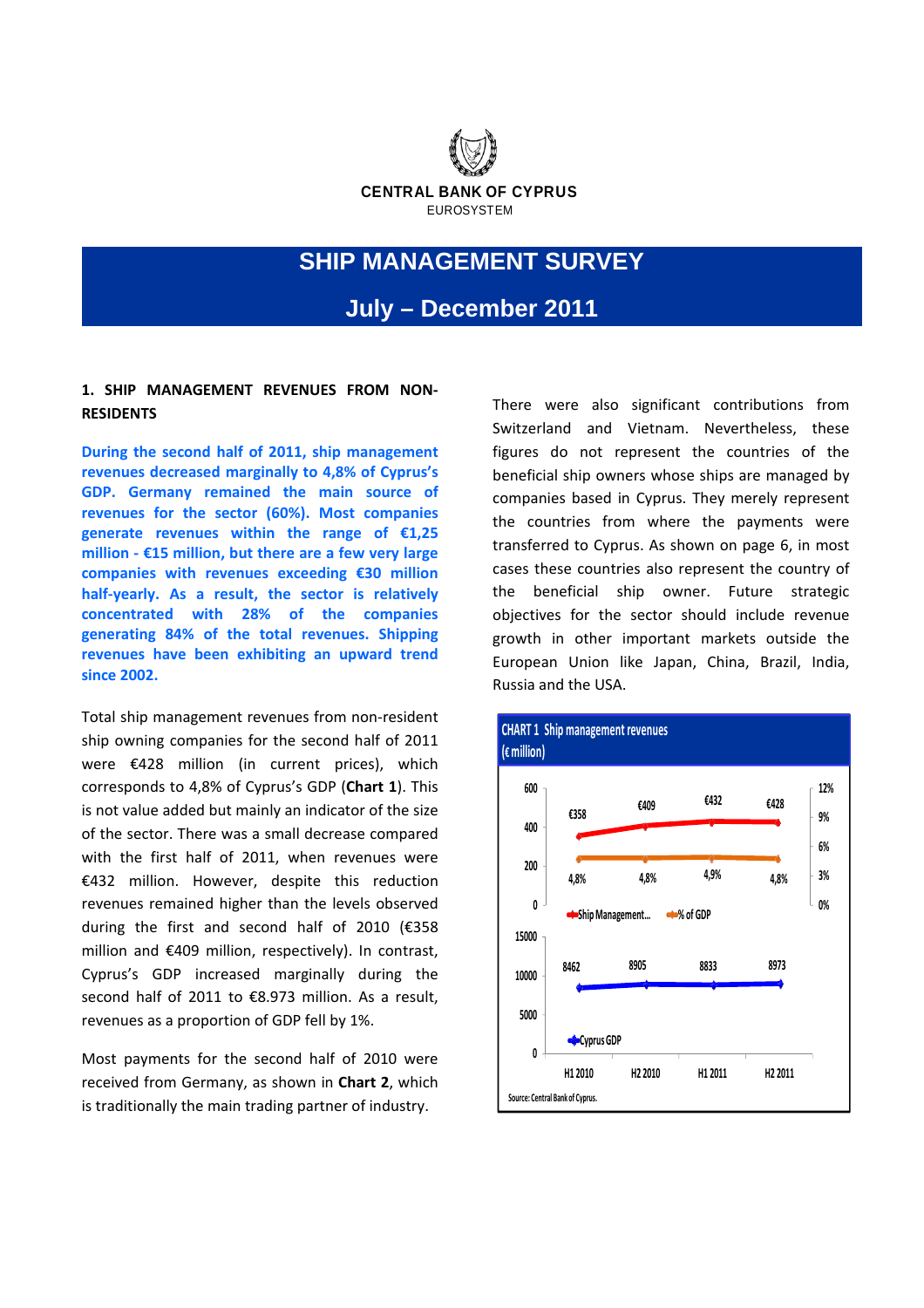

**Chart 3** provides information on the distribution of revenues in the sector for the second half of 2011. The horizontal axis includes several different ranges (groups) of revenues in increasing order. Each company has been included into one of these groups. The vertical axis measures the percentage of companies belonging to each group. The chart shows that 43% of the companies have half-yearly incomes within the range of  $£1,25$  million -  $£15$ million. Few companies generate very large (in excess of €30 million) or very small (less than €250.000) revenues. The distribution of revenues in a sector depends on several factors many of which are historical and difficult to quantify. Possible explanations for the observed market structure in the sector include the specialisation per type of ship management service (i.e. crew management, technical management, full management), the capital structure (sources of financing), the ownership status of the companies (e.g. member of a greater group which controls companies specialising in ship owning and chartering activities) and the country of the beneficial owner. Tacit knowledge and historical factors can also prove very important.



Closely related to the distribution of revenues, is the level of market concentration associated with it. Based on data for the second half of 2011, the ship management sector appears to be relatively concentrated with 28% of the companies accounting for 84% of the sector's revenues. This is illustrated in **Chart 4**. The horizontal axis measures, cumulatively, the percentage of companies contributing to ship management revenues, ranked by order of importance. For example, the 28% level corresponds to the top 28% of companies in the sector in terms of half‐yearly revenues. The vertical axis measures the respective percentage revenue contribution of these companies. Therefore, based on the chart, the top 28% of companies contribute 84% of the total revenues in the sector. The turning point in the chart indicates the level at which a decline is observed in the marginal contribution of companies to the sector's revenues. Specifically, a 1% increase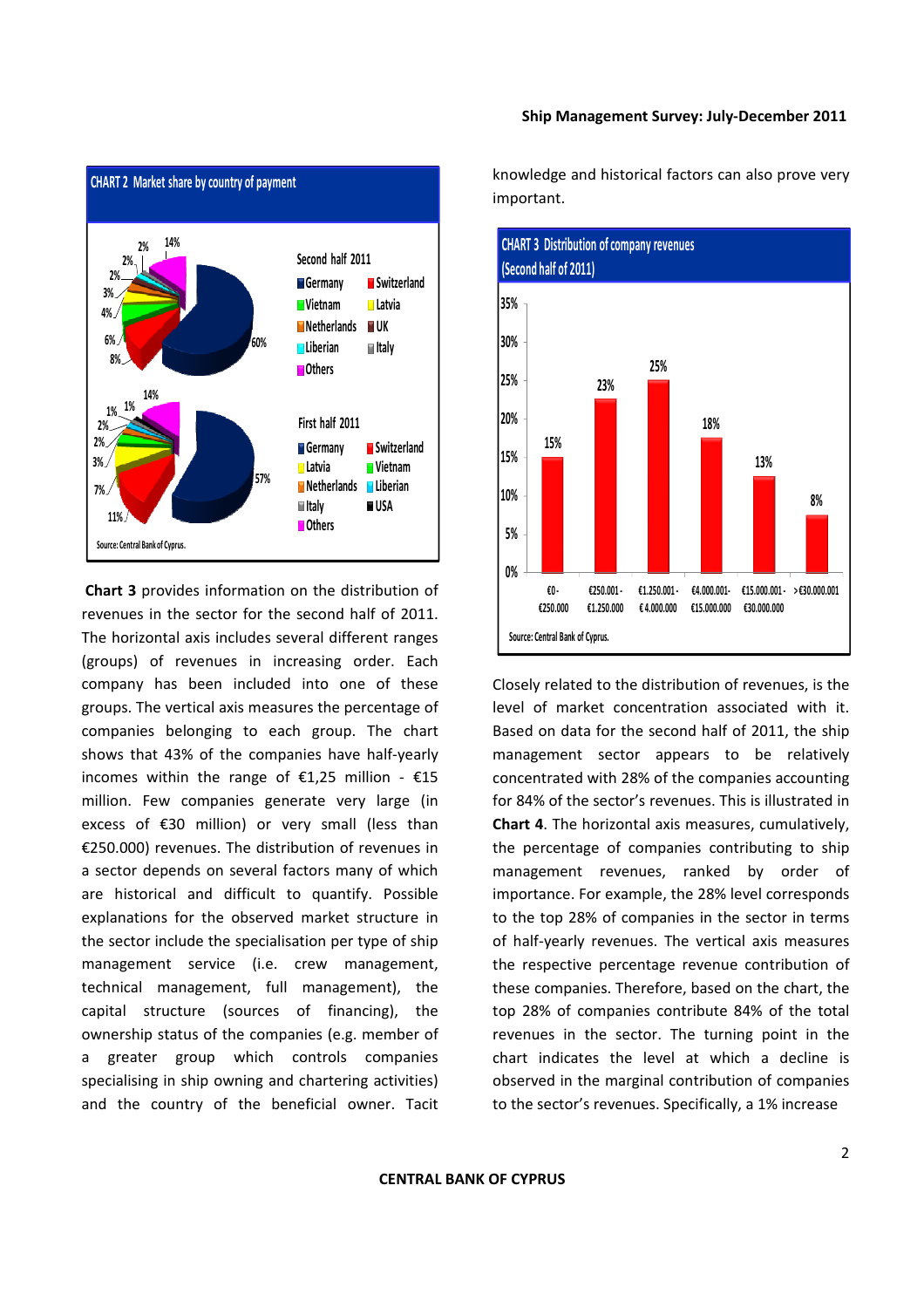in the number of companies beyond the turning point provides less than a 1% increase in the cumulative revenues of the sector.



**Chart 5** provides historical time series information on the level of inward transactions (flows) that were completed by the shipping sector since 2002. These transactions concern revenues from the provision of shipping services abroad (both ship management and ship owning) and are compiled from a variety of sources such as local banks. The flows are not presented in raw data format but as a 4‐month moving average, which enables us to identify the main trend underlying the series.

**Chart 5** shows that the revenues are characterised by an upward trend as well as seasonal and cyclical factors. Such information can be used for forecasting purposes. Another interesting fact revealed by the series is the large increase in revenues in 2008 and their subsequent decline in 2009 and 2010, following the beginning of the global financial crisis. Despite this decline, revenues increased again in 2011, since the sector is more

dependent on foreign countries like Germany that were less affected by the economic crisis.

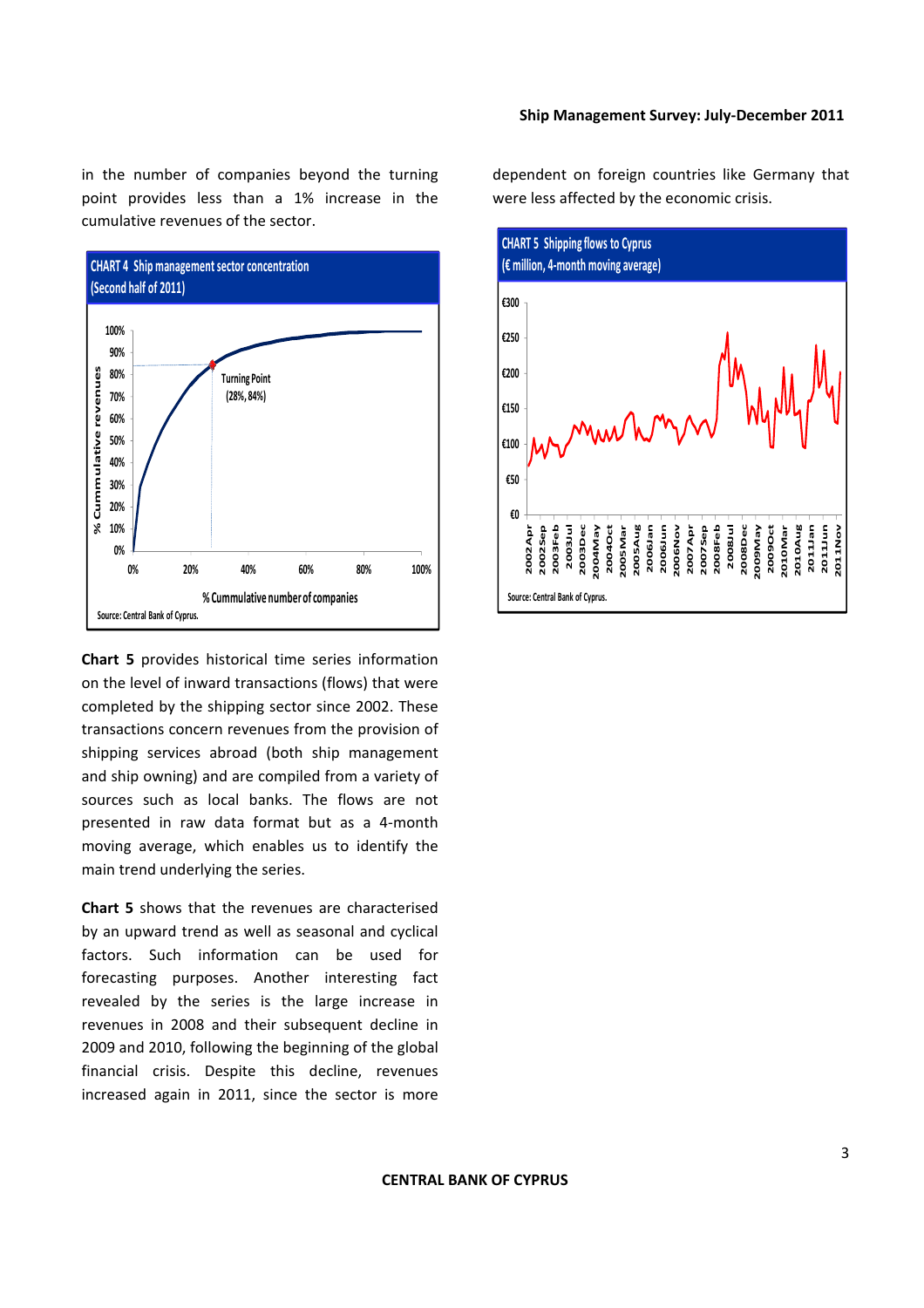#### **2. SHIP MANAGEMENT SERVICES**

**Most of the ship management sector's revenues during the period under review were derived from the provision of core ship management services (69%). Of these, 49% concerned crew management and 41% full management. Germany contributed 74% of ship management revenues, 57% of crew management revenues and only 9% of full management revenues. The latter category is much more diversified and includes revenues from many other countries.**

The composition of ship management revenues by type of service provided is illustrated in **Chart 6**. The first column corresponds to the period January ‐ June 2011 and the second to the period July ‐ December 2011. The vertical axis measures the percentage contributions of each service type that sum up to 100%.



Crew management is the most frequent and important type of ship management service exported, accounting for 49% of the total revenues,

followed by full management with 41% and technical management with 10%. This distribution has remained almost unchanged from the first-half of 2011. Furthermore, it reflects the presence of several large companies engaged in the provision of crew and full management services in the sector.

In total, ship management services (crew, full and technical) correspond to 69% of the sector's revenues, which underlines the sector's specialisation in the provision of crew and full management services. Additional contributions are provided by freight (11%), chartering (11%) and other services (i.e. finance, logistics) as depicted in **Chart 7**. The second level of the tree diagram provides further analysis by country within the ship management segment of the first level. The majority of ship management revenues came from Germany (74%). It is expected that chartering revenues will increase further with the registration of new companies in Cyprus, following recent changes in the Cyprus tax system.



In the first level of **Chart 8**, the ship management revenues are decomposed further into percentage contributions by technical, crew and full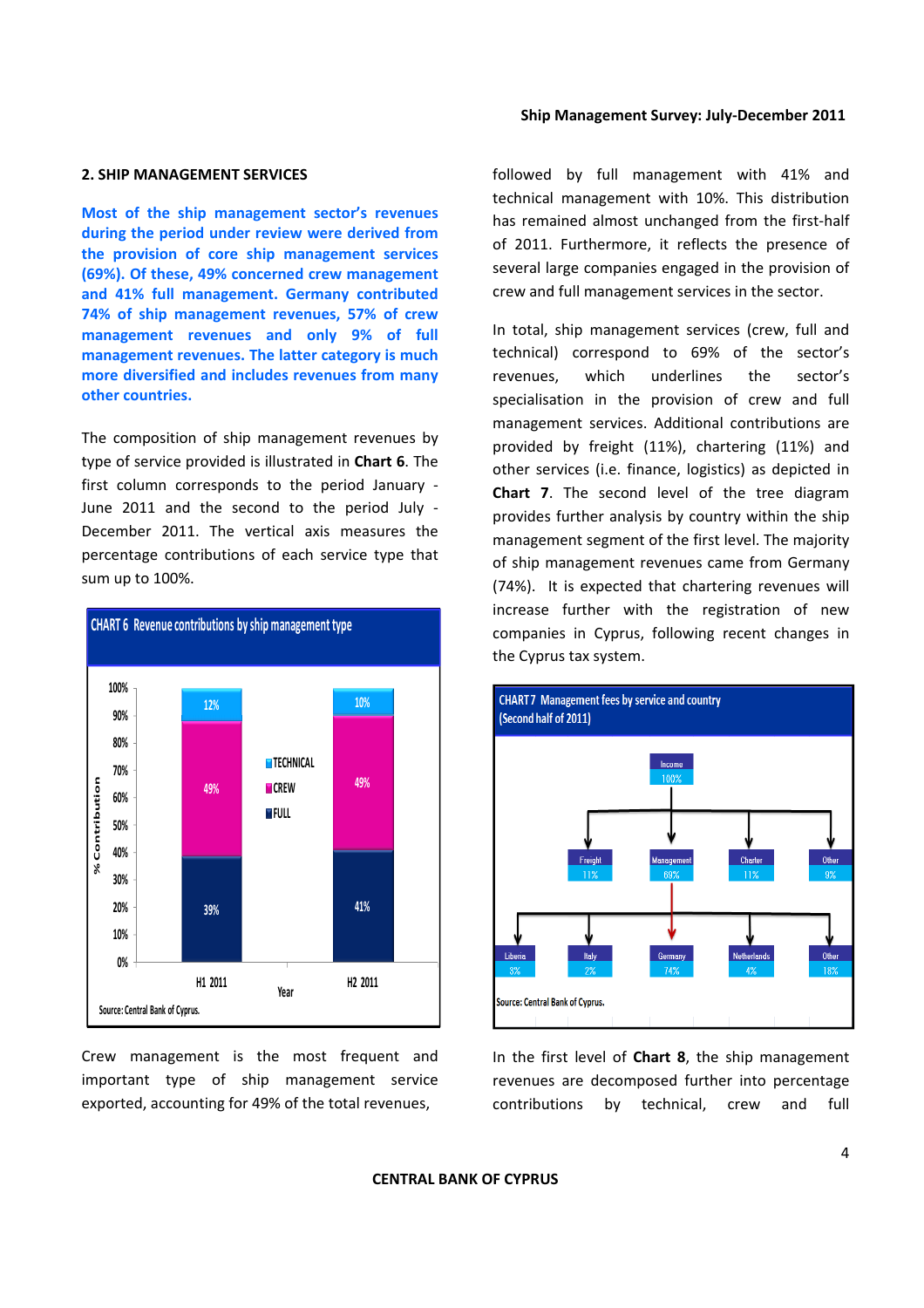management revenues. The later category covers the provision of both crew and technical management under a single contract. The second level of the tree diagram further decomposes full management revenues by country of payment. Russia (31%) and Malta (16%) were the main contributors to the full management revenues of the sector during the second half of 2011. Only 9% of the revenues came from Germany in this case and there is sufficient diversification of the country portfolio for long‐term income stability.



A different picture is observed for crew management revenues in **Chart 9**. Most crew management revenues for the second half of 2011 came from German ship owners (57%) and the rest of the revenues were accounted for by many countries with relatively small contributions. The companies' client portfolios need to be diversified by exploring other promising markets such as Japan, China, India, Russia and the USA. Further research should also investigate whether the two main types of ship management services (full and crew) can be offered to more ship owning companies in each country and how to increase market shares.

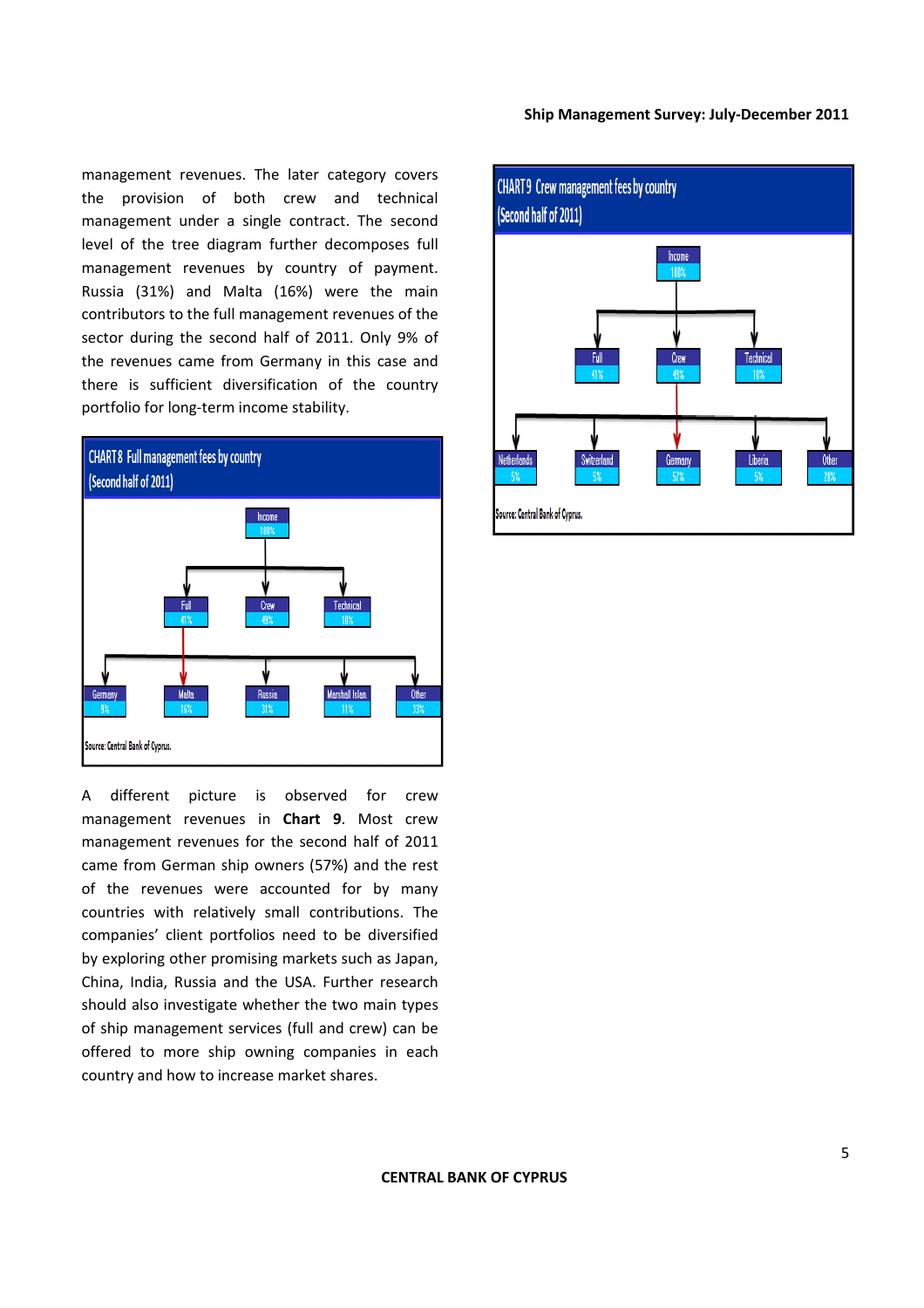## **3. COUNTRY PORTFOLIOS**

**Ship management services are offered almost exclusively to ships with foreign flags. Given the size of Cyprus's shipping registry, it is important to increase the sector's share in this segment. Even though Germany is the most important market for the Cyprus ship management sector, it has remained static in recent years. Currently, there is limited provision of ship management services to countries like China, India, Brazil and the USA. It is, therefore, important to increase revenues from these markets. Client portfolios are positively related with market share. Market share increases considerably when more than 40 ship owning companies are included in a company's portfolio.**

Most of the sector's revenues come from the management of ships under foreign flags. As shown in **Chart 10**, only 8% of the revenues corresponded to ships under the Cyprus flag for the second half of 2011. Thus, there is potential for expansion since Cyprus's shipping registry is of considerable size and it is well developed with an international reputation for the benefits it offers. Ship management companies need to offer their services to more ship owning companies carrying the Cyprus flag, especially since these companies maintain links and interact with the local shipping sector. It is also expected that ship registrations will increase further in the future, following the recent policy changes in taxation and flag benefits adopted by the government of Cyprus.

**Chart 11** shows the market share per country of beneficial ship owner for the periods Jan‐June 2011 and July‐December 2011. German ship owners are the main sources of revenues with 63% in the second half of 2011, while during the first half of 2011 their share was 65%. This result is related to the analysis in section 2 and further emphasises the lack of diversification in the sector's revenues. Greater effort is needed in countries like Russia, China, India, Brazil and the USA, in order to attract new ship owners and expose them to the benefits and expertise of Cyprus's ship management sector.





**CHART 11 Market share by country of beneficial owner**

Few companies managed large portfolios of ship owning companies during the second half of 2011. This is illustrated in **Chart 12**. The horizontal axis illustrates four different portfolios that differ in size.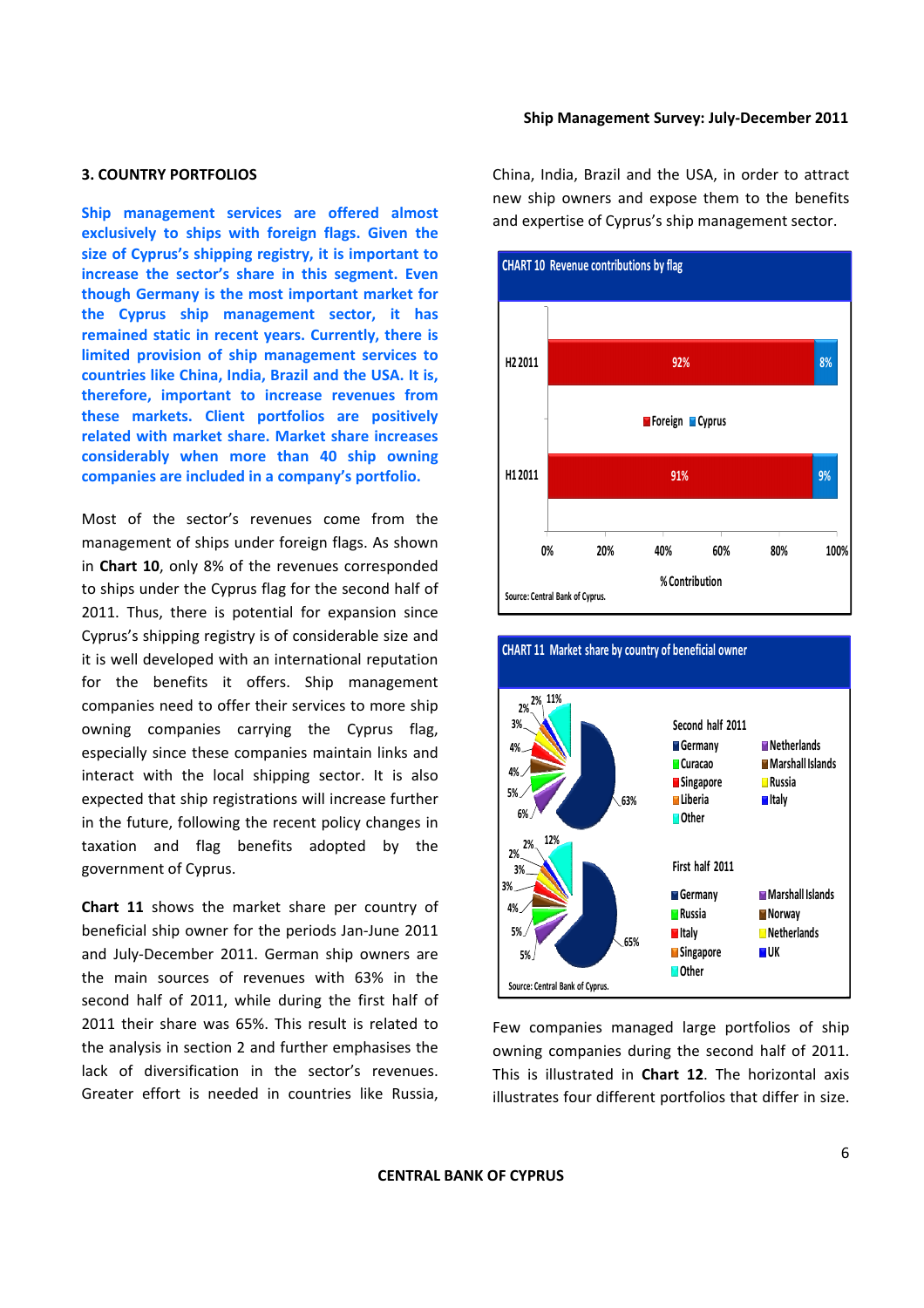The first group includes ship management companies that managed between 1 and 3 ship owning clients during the second half of 2011. The second group includes handlers of between 4 and 10 ship owners, the third group refers to handlers of between 11 and 40 ship owners and the fourth group represents handlers of more than 40 ship owners. The vertical axis on the left‐hand side of the chart measures the numeric and weighted distribution of each group of companies. The right‐ hand vertical axis measures the average market share in each group. For example, the companies in the first group accounted for 35% of the total population of ship management companies and generated 16% of the sector's revenues. The average company market share in this group was 1,3%.



Most of the companies managed less than 10 ship owning companies during the second half of 2011, while strong market share performance is achieved with the handling of more than 40 ship owners. Only 8% of the companies handled more than 40 clients during the second half of 2011 and shared 47% of the sector's revenues. It can also be observed that in the first three groups weighted distribution is always lower than the respective numeric distribution of each group. This suggests that a large number of companies share a relatively lower share of the revenues compared to the fourth group (more than 40 clients). As a result, there is considerable concentration in the sector, as was demonstrated in section 1.



Growth opportunities also differ considerably by country, as shown in **Chart 13**. The horizontal axis measures the market share of revenues for each country, for the six‐monthly period July‐December 2011. The vertical axis measures the percentage change (half‐yearly growth) in the share of each country. Furthermore, the size of each bubble in the chart is proportional to the size of revenues from each country. Germany is by far the most important market but has remained static during the second half of 2011. The Netherlands and Singapore exhibited the highest growth in revenues during the same period while there was a drop in the share of revenues from Russia. However, the market shares of these three countries remain small. This chart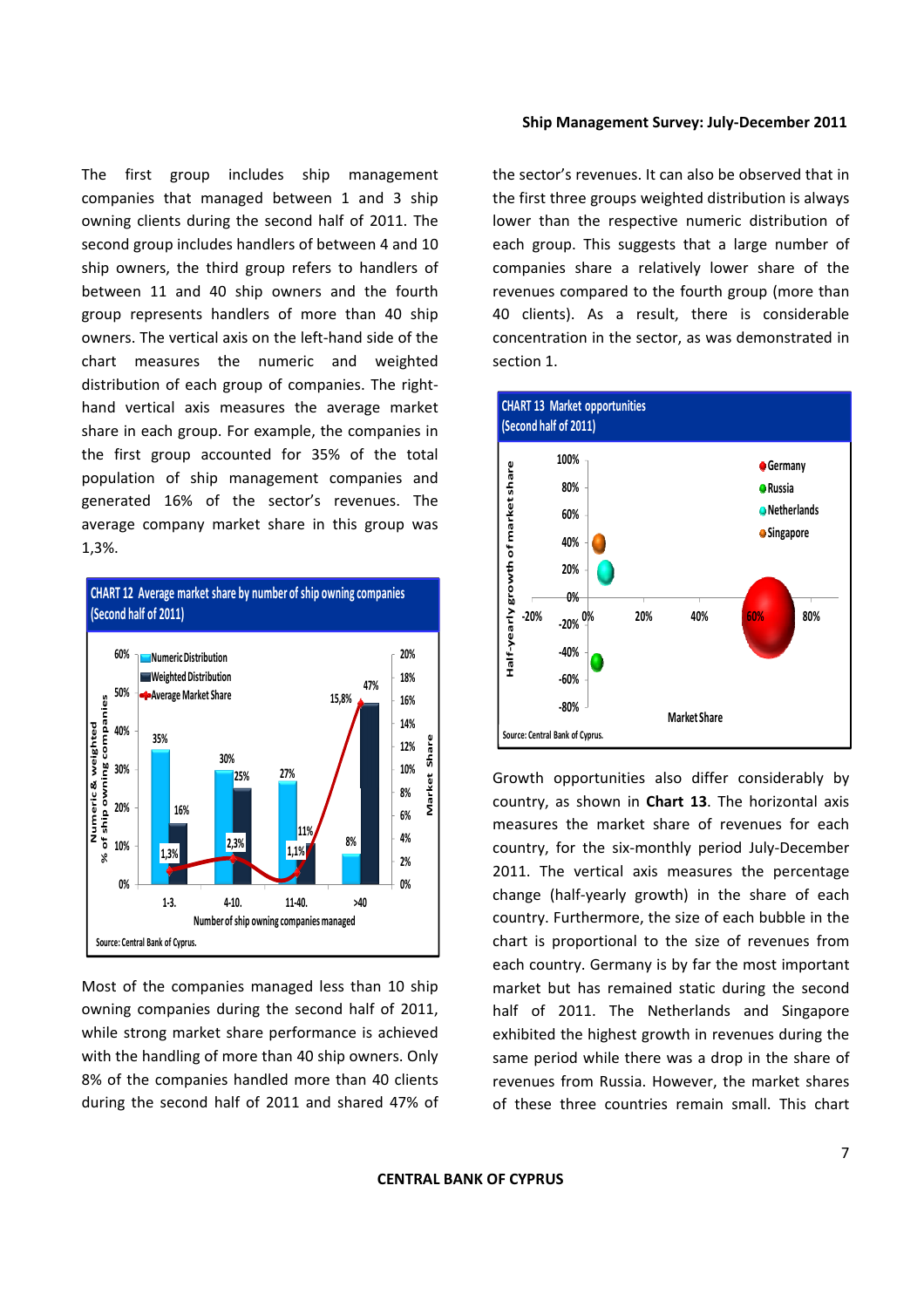further highlights the need for the sector to enter new leading markets.

**Chart 14** provides useful information regarding competitive presence in each country, by listing the percentage of Cypriot companies that offered services in each country during the second half of 2011. Many companies offered ship management services in Germany, indicating strong competition for the handling of German ship owning companies. Specifically, 48% of the companies in Cyprus offered their services in Germany during the period under examination. Competition is still relatively low in the other countries and this situation has remained unchanged from the first half of 2011. For example, in Russia services were offered by 8% of these ship management companies, in the Netherlands the figure was 20% and in the Marshall Islands 18%. A similar situation exists with other countries and more effort should be devoted in establishing links with local ship owners.

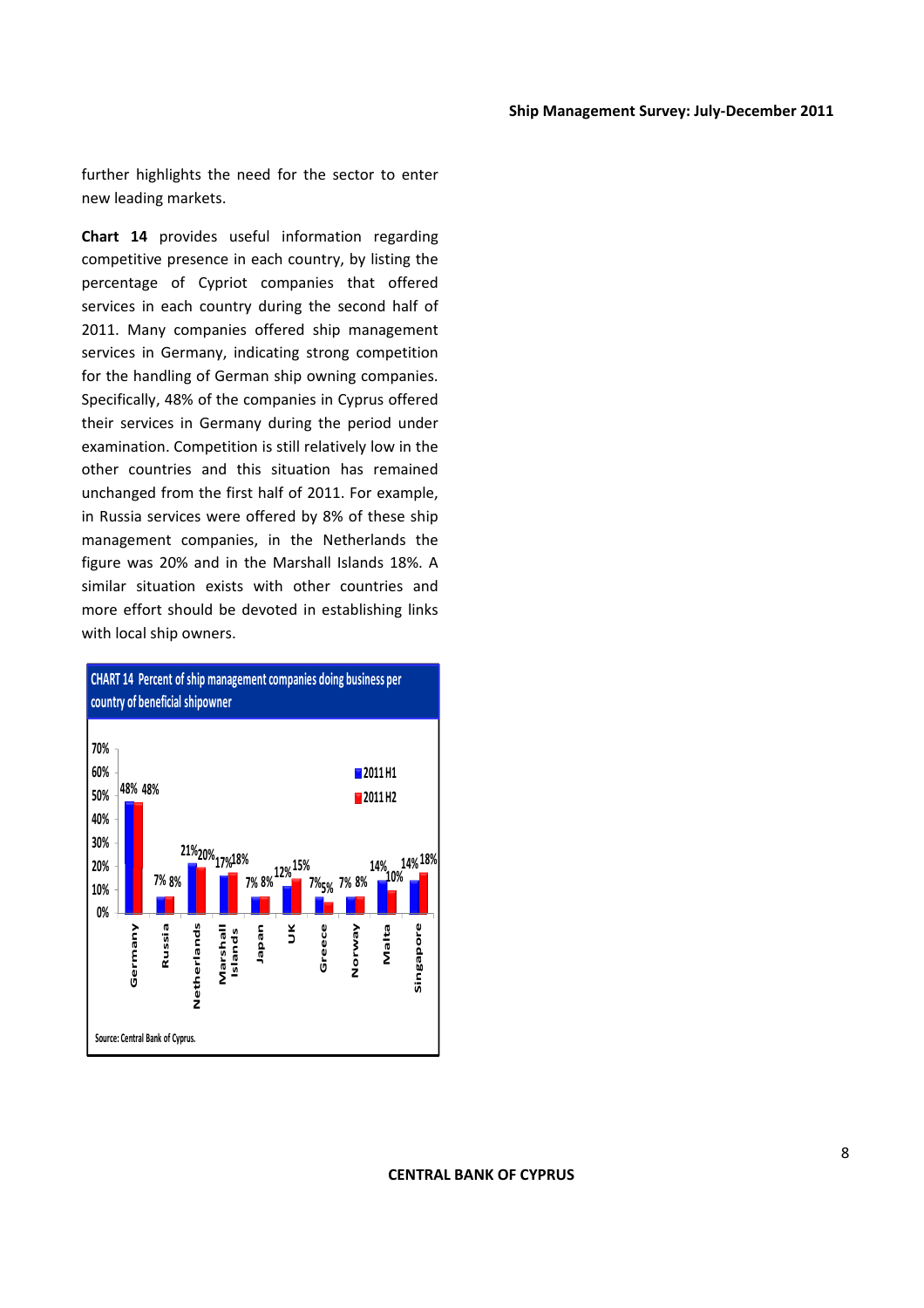#### **4. SHIP MANAGEMENT EXPENSES**

**Despite a 16% increase in ship management expenses during the second half of 2011, revenues received from abroad remained higher for the same period. Most of the expenses (64%) concern crew earnings and were paid to staff from the Philippines, Ukraine and Poland. A considerable amount (19%) of the sector's total expenses was paid in Cyprus and concerned mostly administration and ship management expenses.**

As shown in **Chart 15**, total expenses paid by the ship management companies in Cyprus increased during the second half of 2011, from €321 million to €371 million (a 16% increase). These figures do not include expenses paid in Cyprus and are compatible with the revenues in **Chart 1**, which do not include revenues received from companies based in Cyprus.



**Chart 16** provides information on the (percentage) composition of expenses paid abroad by the sector. Most of the expenses concerned crew earnings and constituted 64% of total expenses. The rest of the sector's expenses were directed to ship management (20%) and administration expenses (16%). These two categories are mainly paid in Cyprus where the companies have a physical presence and employ most of their labour force. Crew expenses are further analysed into payments to EU citizens (22%) and non‐EU citizens (42%). The majority of crew staff employed on board by ship management companies are from Southeast Asia (e.g. Philippines), Poland and Ukraine.



Advertising expenses decreased significantly during the second half of 2011 from €2,44 million to €1,21 million. The left‐hand axis in **Chart 17** indicates the level of ship management revenues and the right‐ hand axis the level of advertising expenses. There does not appear to exist any causal relation between advertising expenses and revenues, mainly because advertising spending remains low relative to the size of revenues in the sector. It is also important to analyse other forms of promotional and advertising activities that might be unique to the sector and are usually undertaken through organised bodies (e.g. the Cyprus Shipping Chamber), networking, trade shows and lobbying.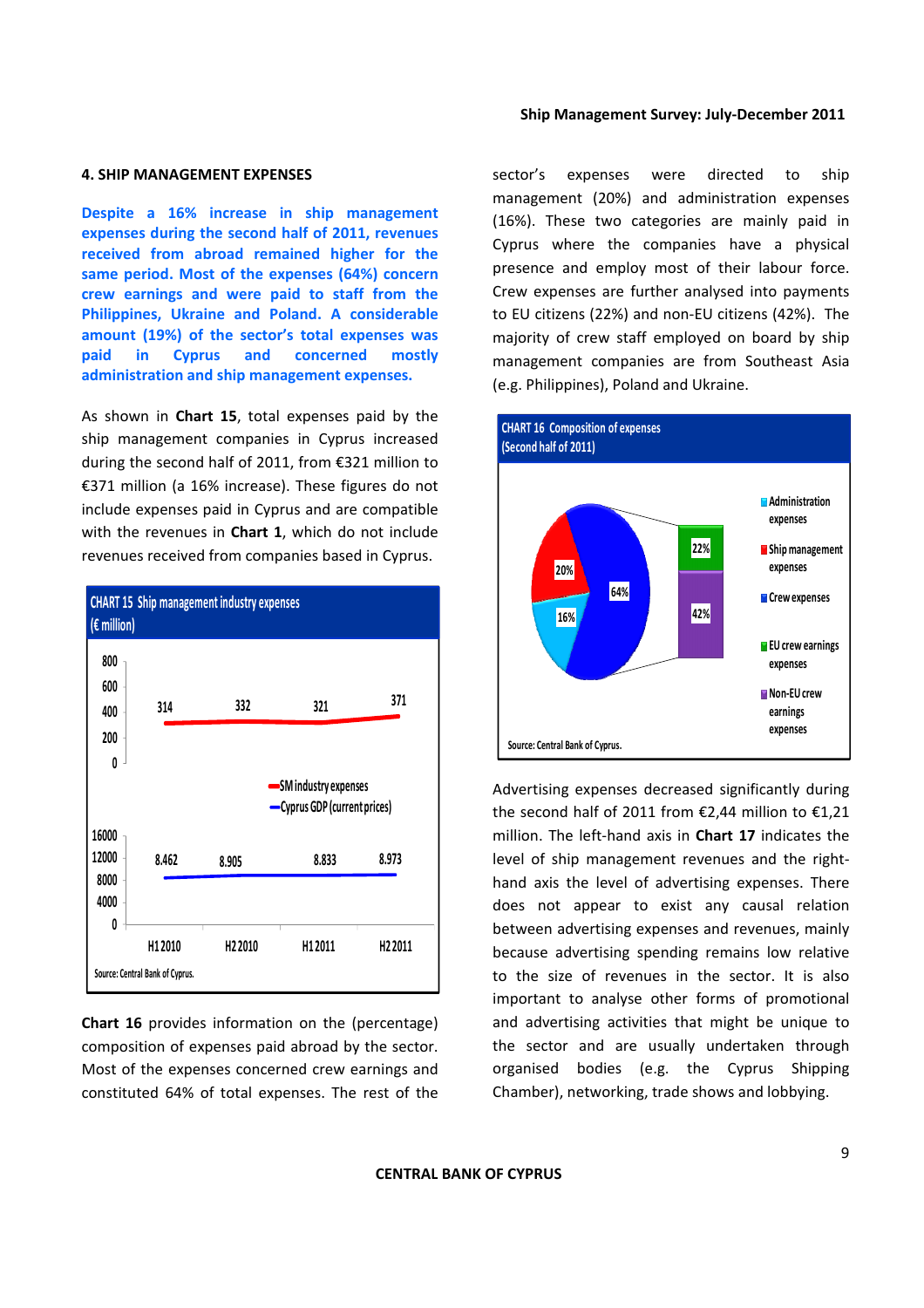

The decomposition of total expenses by country is an important consideration for balance of payments statistics. **Chart 18** shows the main countries to which most payment flows were directed during the second half of 2011. Most of the expenses were accounted for by Cyprus (19%) and concerned mainly administration and ship management expenses. Second were the Philippines (18%) with crew expenses. **Chart 19** concentrates only on crew expenses. As the chart shows, most of these expenses went to the Philippines, Poland and Ukraine, which provide most of the crew staff.